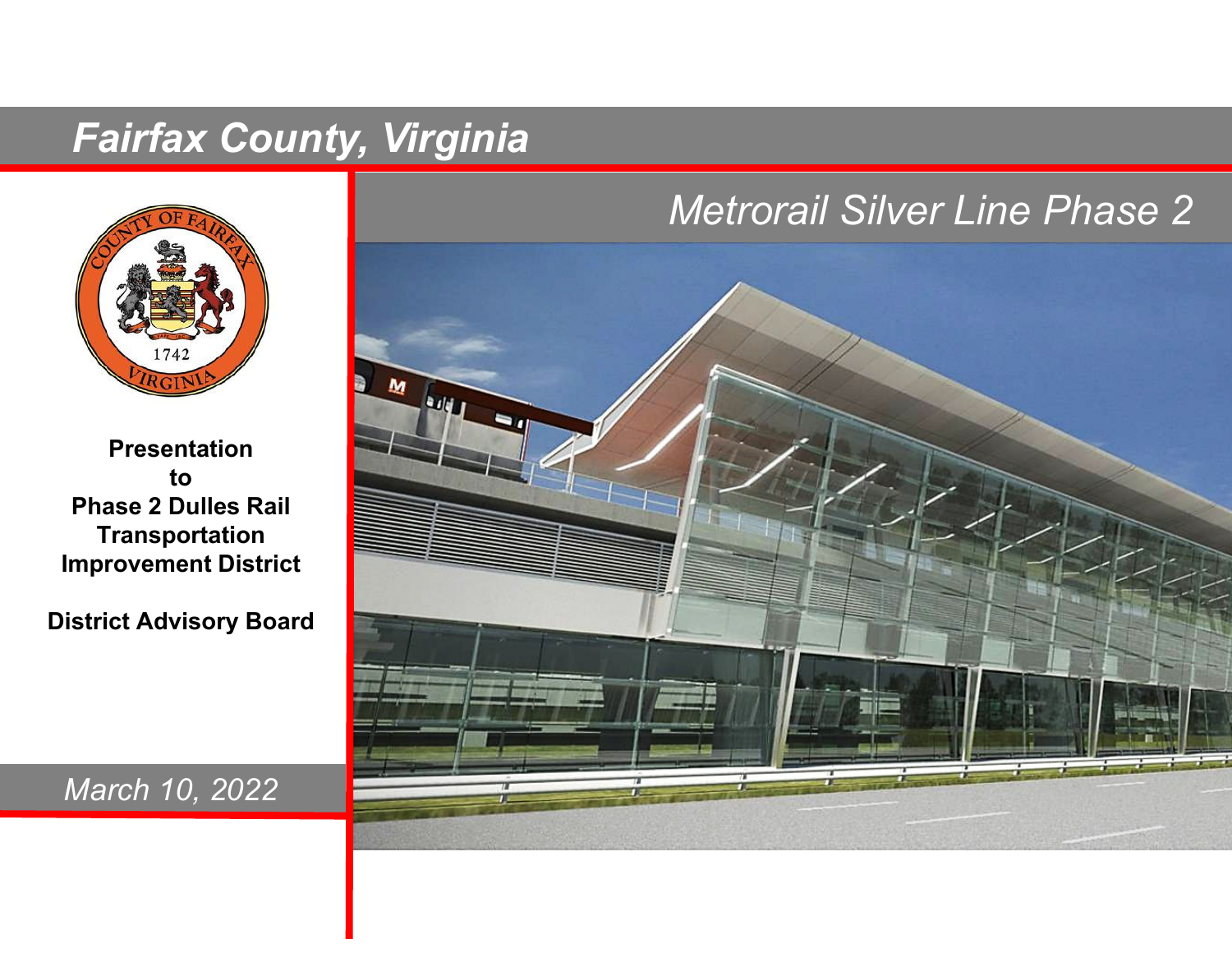# **Overview**

- $\bullet$ The Phase 2 Special Improvements Tax was initially levied in FY 2011
- $\bullet$ Assessed value has grown 64.7% since inception



## **Phase II Tax District Assessed Value**



*The Phase 2 Tax District was created by the County on December 21, 2009; tax first levied in FY2011*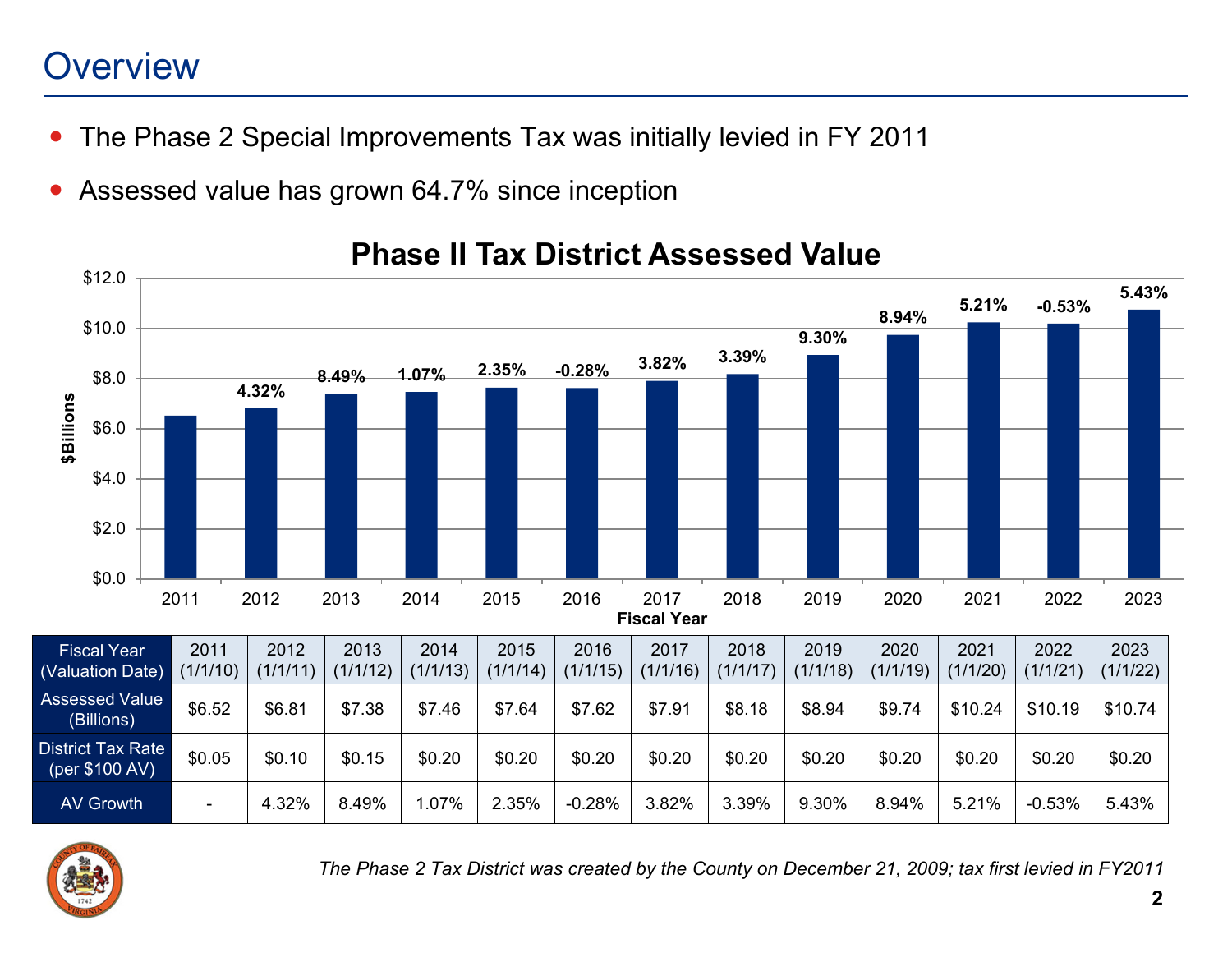# Trend in Phase 2 District Revenues

- $\bullet$  Tax district revenue collected since inception through June 30, 2021 totals \$162.3 million, including interest income
- $\bullet$  Taxes in the District are collected concurrently with all other County real property taxes on a single bill in two installments due July 28 and December 5



### **Annual Phase 2 Tax District Revenues and Tax Rate**

*Source: Data shown through FY2021 from County ACFRs & includes interest earnings. FY 2022 and FY 2023 estimates are based on tax year assessed values multiplied by applicable tax rate.*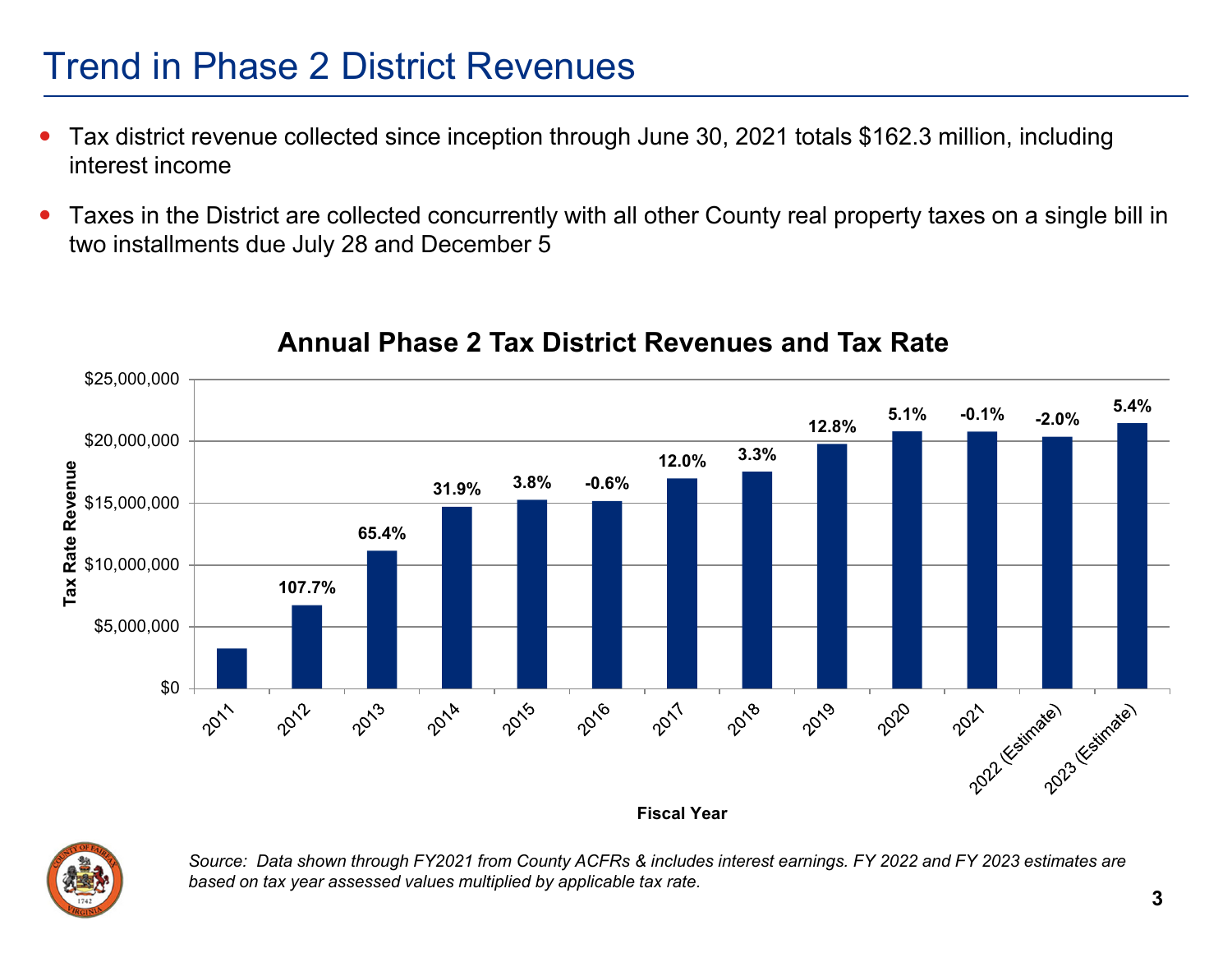- $\bullet$ The County's remaining financing needs for the Silver Line totals \$527.3 million
- As of January 2022, \$112.6 million of Tax District cash has been used to pay MWAA invoices, fulfilling the total amount due

| <b>Source</b>                                                                           | <b>Amount</b>   | <b>Comments</b>                                                                                                                                                                                                                     |
|-----------------------------------------------------------------------------------------|-----------------|-------------------------------------------------------------------------------------------------------------------------------------------------------------------------------------------------------------------------------------|
| County & Regional Transportation<br>Projects Fund (C&I Revenues) -<br><b>TIFIA Loan</b> | \$187.7 million | Internal allocation of 47% of the \$403 million<br>TIFIA loan, fully drawn & allocated as of June,<br>2017                                                                                                                          |
| Phase 2 Tax District - TIFIA Loan                                                       | \$215.6 million | Internal allocation of 53% of the \$403 million<br>TIFIA loan repayment, with full amount drawn<br>through April 2019                                                                                                               |
| Phase 2 Tax District -<br><b>Non-TIFIA Sources</b>                                      | \$112.6 million | Remaining balance of \$330 million Phase 2 Tax<br>District Requirement after TIFIA loan; from Phase<br>2 tax district revenue, fully drawn in January 2022                                                                          |
| <b>CMAQ Grant</b>                                                                       | \$1.7 million   | In July 2018, Fairfax County and MWAA received<br><b>Congestion Mitigation and Air Quality</b><br>Improvement (CMAQ) grant                                                                                                          |
| Northern Virginia Transportation<br>Authority (NVTA) Regional<br>Revenue (70% portion)  | \$9.7 million   | NVTA has approved funds for the Innovation<br>Station component of the Phase 2 construction<br>totaling \$69 million; a portion is allocable to<br>Fairfax's share of total project costs; 100% of<br>funds have been drawn to date |
| Total                                                                                   | \$527.3 million |                                                                                                                                                                                                                                     |

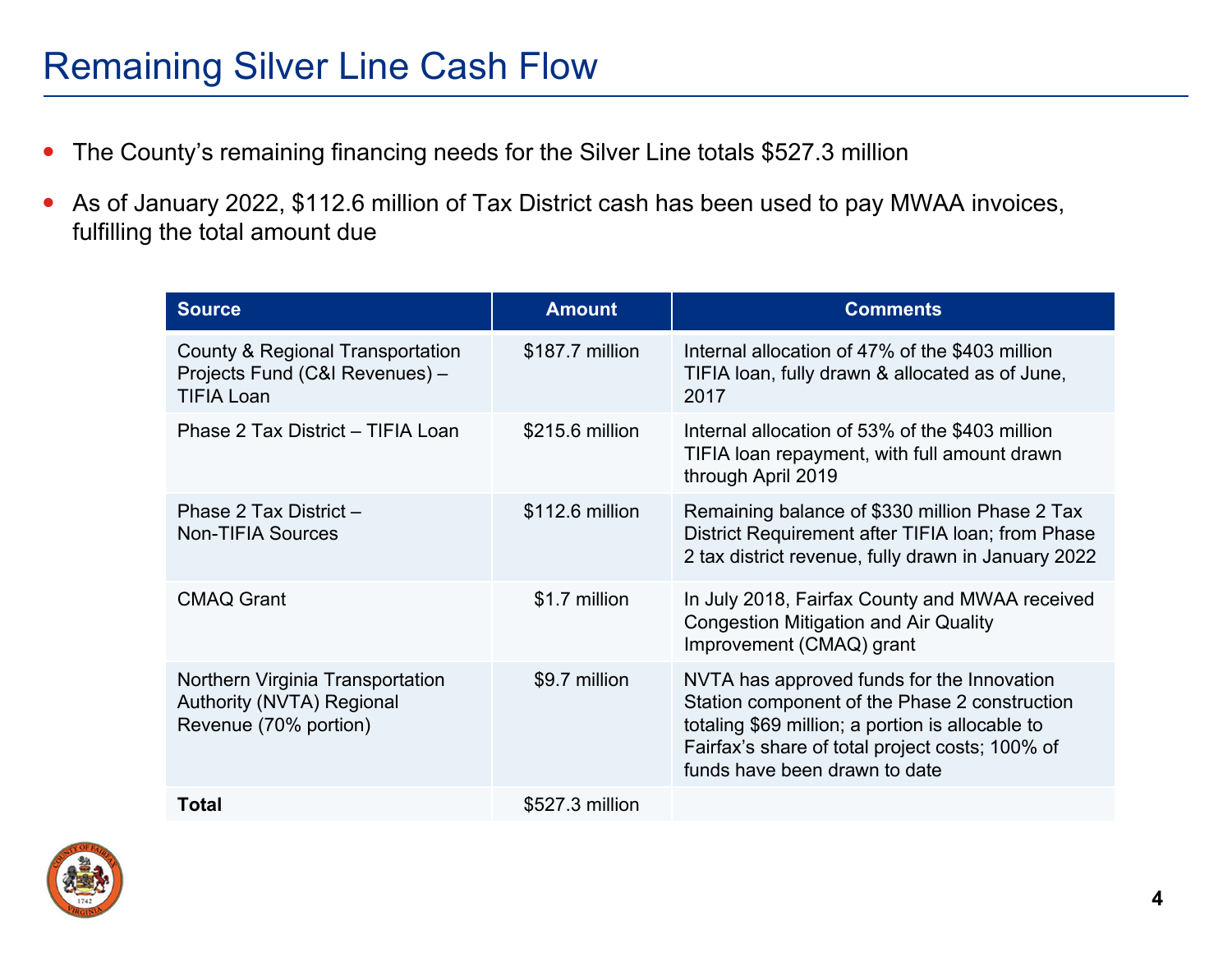# Financing Plan Update

- $\bullet$  Per the terms of the Phase 2 Petition, the Tax District will fund Phase 2 Silver Line capital project expenditures in the amount of \$330 million, plus required reserves and financing costs
	- –\$215.6 million from the TIFIA loan
	- –\$112.6 million will be funded from Phase 2 Tax District cash on hand
	- –No additional borrowing contemplated
- $\bullet$ \$403 million TIFIA Loan closed in December 2014, backed by County moral obligation to refill a DSRF, subject to annual appropriation from the County's General Fund
	- –Interest rate locked at 2.73%
	- –Final maturity of April 1, 2046
	- –Capitalized interest on construction draws will accrue through April 1, 2023
- $\bullet$ Through April 2019, the entire TIFIA loan has been drawn with \$215.6 million of the loan allocated to the Tax District
- $\bullet$  Level semi-annual debt service payments will be due starting on October 1, 2023 through April 1, 2046
	- Assuming no early prepayments, annual debt service on the TIFIA loan allocated to the District is estimated at \$14.5 million
	- Prepayment in full or in part in amounts greater than \$1 million is permitted without penalty, at any time
- $\bullet$  A debt service reserve fund is fully funded at its requirement equal to maximum annual debt service (MADS) of \$14.5 million
- $\bullet$ TIFIA Loan is rated AA+/AA+ by FitchRatings and Standard & Poor's

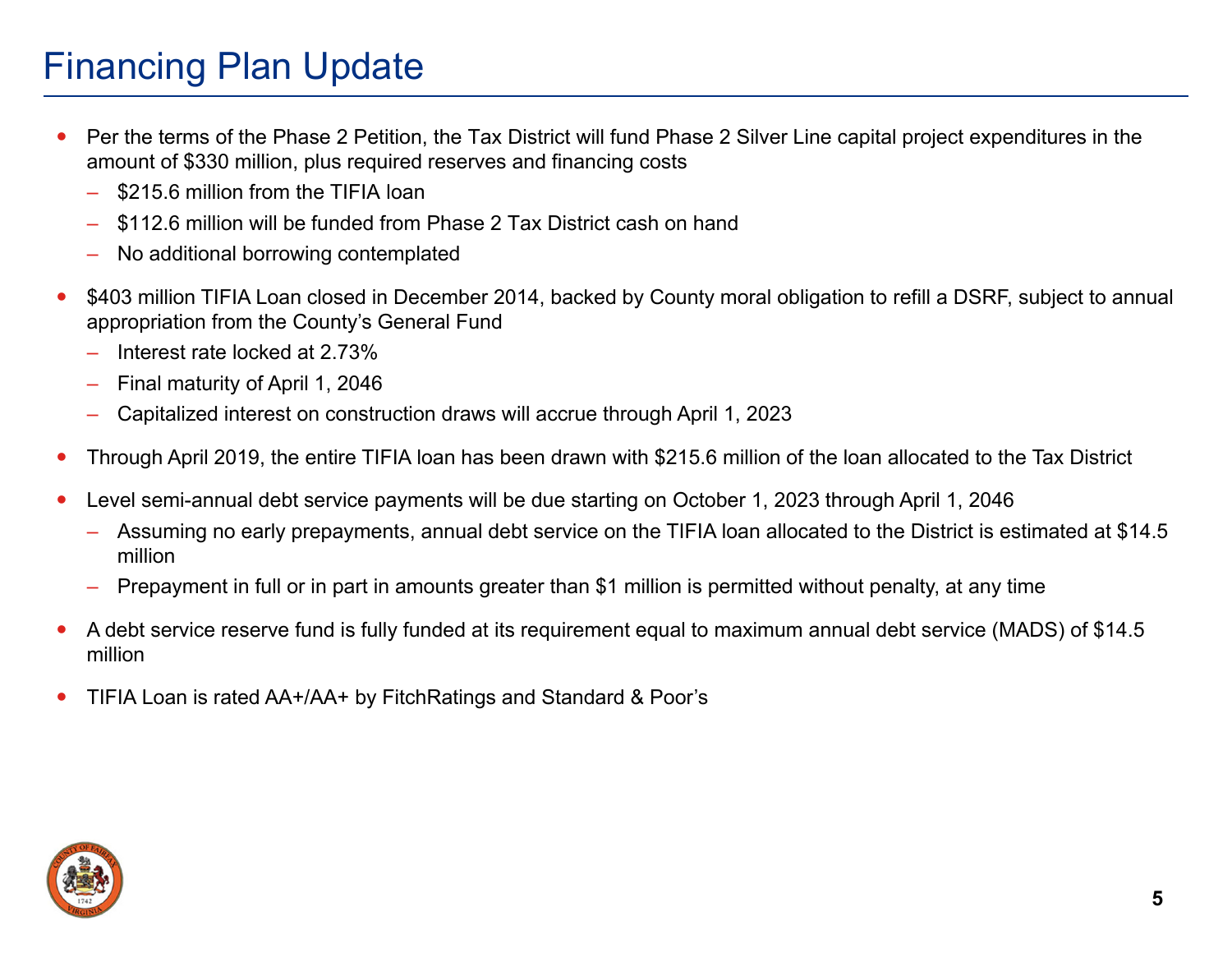*Scenario forecasts were derived to achieve at least 1.25x coverage in each fiscal year with tax rate reductions occurring in accordance with draft policy guidelines discussed in 2020 and 2021.*



#### **Silver Line Phase 2 Tax District**

|                      |        |        |        |  |  | 2022 2023 2024 2025 2026 2027 2028 2029 2030 2031 2032 2033 2034 2035 2036 2037 2038                          |  |  |  |  |
|----------------------|--------|--------|--------|--|--|---------------------------------------------------------------------------------------------------------------|--|--|--|--|
| Continuous<br>Prepav | .65x l | .74x l | .59x l |  |  | 1.76x   1.65x   1.51x   1.33x   1.39x   1.46x   1.55x   1.66x   1.81x   2.02x   2.34x   2.89x   4.09x   8.64x |  |  |  |  |

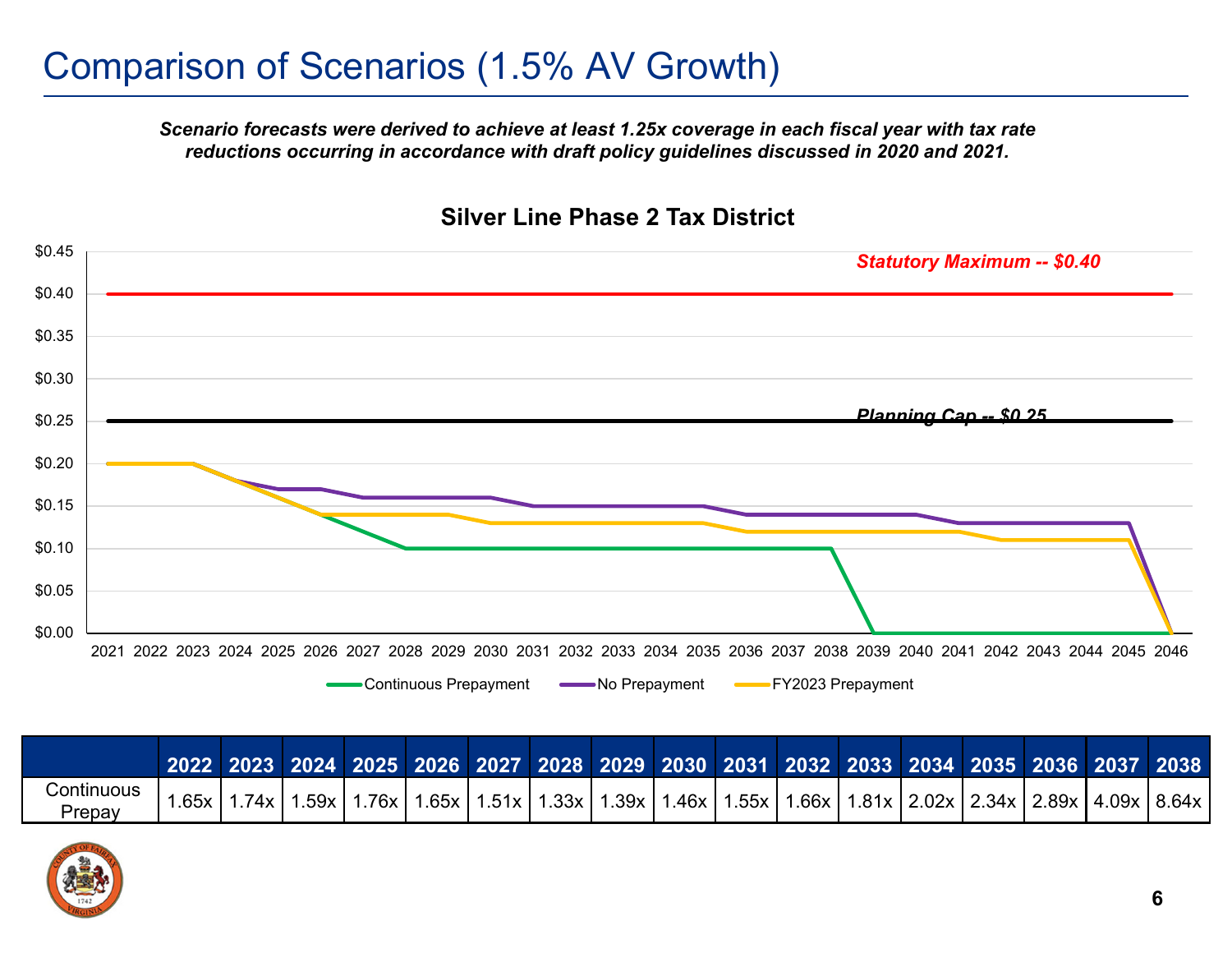# Phase 2 Tax District Debt & Financial Policy

- $\bullet$  Draft financial management policies for the Phase 2 Tax District was initially discussed with the Advisory Board & District Commission in March 2020 and in March 2021
- 0 At this time, County staff recommends adoption of Phase 2 Tax District Debt & Financial Policy prior to initial debt service payments due on TIFIA loan (October 1, 2023/FY2024)
- $\bullet$  Proposed policy covers same scope as Phase 1 Tax District adopted policy, but tailored to reflect differences between the two districts' plans of finance
	- Minimum debt service coverage threshold =  $1.25$  times (125%)
	- Minimum reserve levels = 2.0 times maximum annual debt service (MADS) or \$29 million, to be held in debt service reserve and residual fund
- $\bullet$  Subject to provisions specified in the Petition & Board of Supervisors authority, tax rate reduction of up to 2 cents per year, provided coverage can be maintained at or above 1.25x



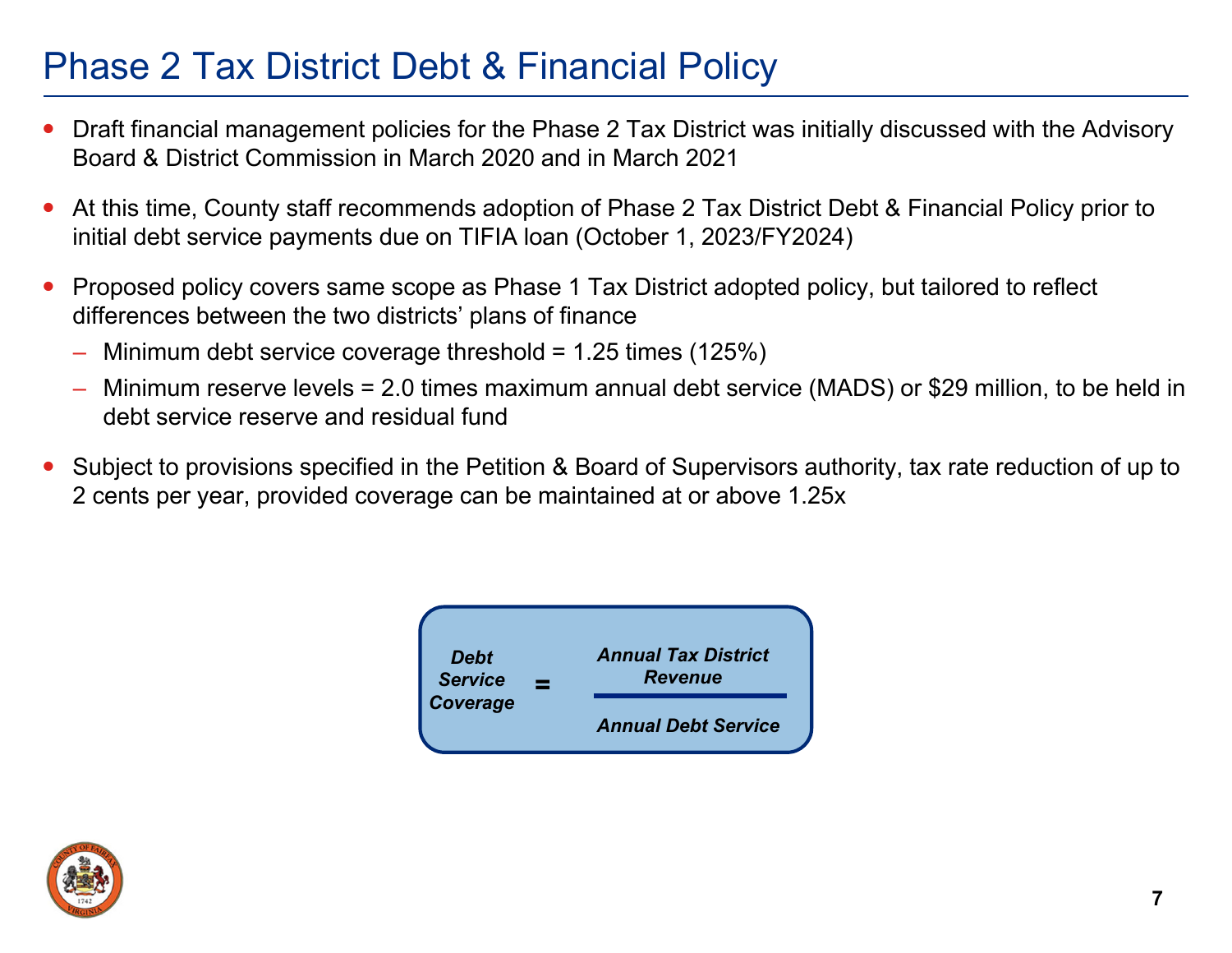# Estimated Early Prepayment of TIFIA Loan

- 0 Currently estimate an early prepayment of the TIFIA loan of approximately \$36.5 million
- 0 Annual debt service savings are estimated at \$2.1 million per year through FY2046
- $\bullet$ MADS would decline from \$14.5 million to an estimated \$12.3 million
- $\bullet$  Requires confirmation with counsel of prepayment provisions in the TIFIA Loan Agreement & agreement with TIFIA office